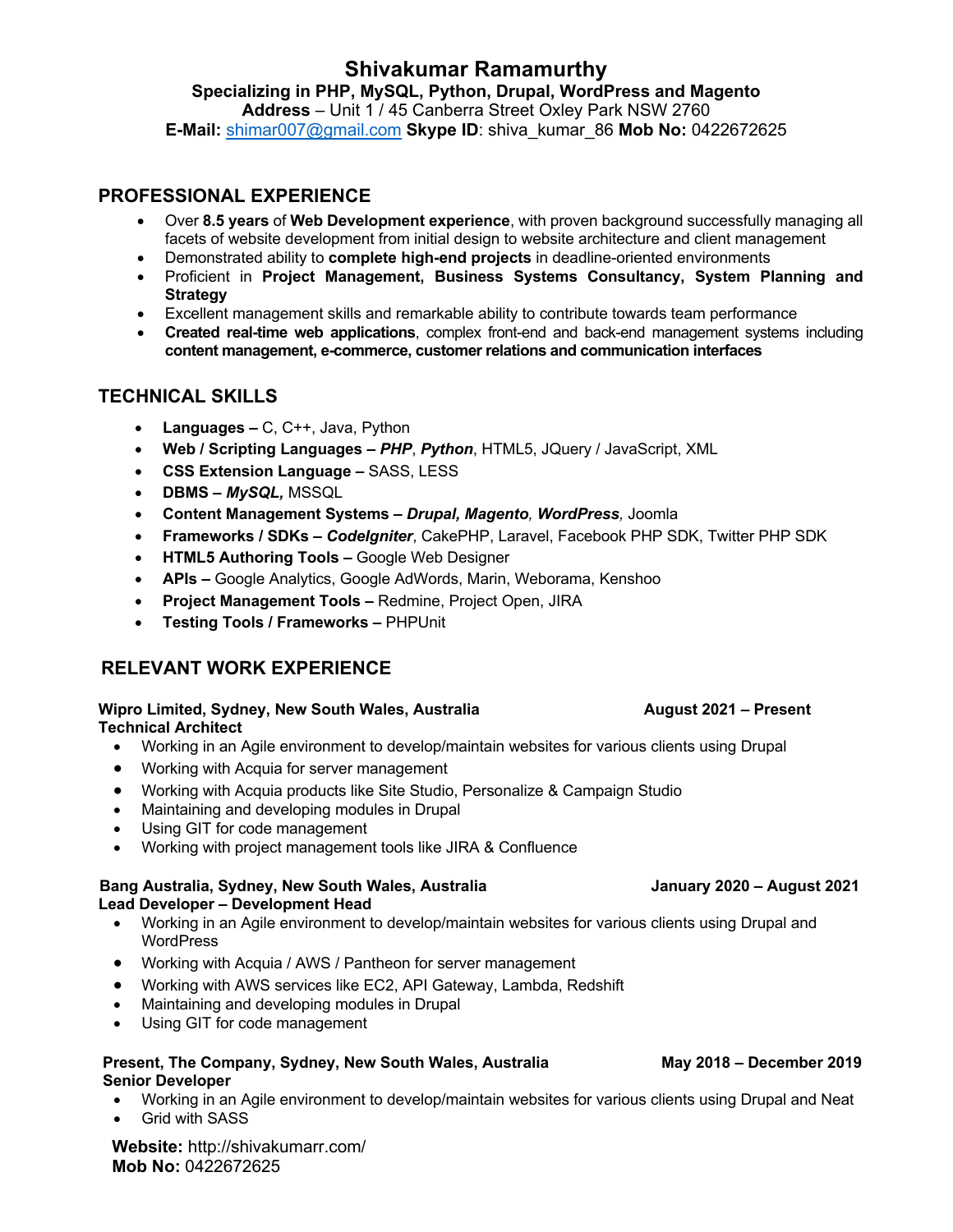# **Shivakumar Ramamurthy**

# **Specializing in PHP, MySQL, Python, Drupal, WordPress and Magento**

**Address** – Unit 1 / 45 Canberra Street Oxley Park NSW 2760

**E-Mail:** shimar007@gmail.com **Skype ID**: shiva\_kumar\_86 **Mob No:** 0422672625

- Maintaining and developing modules in Drupal
- Using GIT for code management
- Working with Acquia / AWS for server management

#### **Bang Australia, Sydney, New South Wales, Australia April 2016 – April 2018 Senior Developer**

- Working in an Agile environment to develop/maintain websites for various clients using Drupal and Bootstrap with SASS
- Maintaining and developing modules in Drupal
- Working with Drupal Display Suite, Views, Features, Paragraphs and Rules modules in depth
- Using GIT for code management
- Working with Acquia for server management
- Working with Azure for server management
- Working on developing HTML5 banners using Google Web Designer

#### **The Works Sydney, Sydney, New South Wales, Australia Feb 2016 – April 2016 Drupal Web Developer**

- Working in an Agile environment to revamp the entire website for a reputed law firm using Drupal Bootstrap with SASS
- Maintaining and developing modules in Drupal
- Working with Drupal Display Suite and Views modules in depth
- Using GIT for code management
- Working with Acquia for server management

## **Future Retail Limited, Mumbai, India Aug 2015 – Dec 2015**

### *Tech Lead – Web Development*

- Worked with a team size of 3 people
- Architecting end-to-end solutions in website development focusing mainly on their ecommerce product [**http://shop.bigbazaarfranchisee.com/**] with **Drupal**
- Responsible for understanding client requirements and specifications
- Backend Integration with SAP for inventory management and order management
- Working on server [LAMP / WAMP] setup, management and timely upgrades
- Working with SVN and GIT for development code management
- Working with Acquia for server management

### **Performics Convonix, Mumbai, India May 2012 – July 2015**

### *Senior Project Manager – Web Development*

- Worked with a team size of 8 people
- Architecting end-to-end solutions in website development
- Responsible for understanding client requirements and specifications
- Accountable for eliciting requirements using interviews, document analysis, data analysis, requirement workshops, prototyping approach, business process descriptions, test plans, functional use cases and workflow analysis
- Planning project budgets and resource allocation
- Working on content management systems like Magento, WordPress, Joomla and Drupal
- Managing Facebook Application Development using Facebook PHP SDK and Facebook JavaScript SDK
- Managing Twitter Application Development using Twitter PHP SDK
- Setting up best coding practices for website development
- Scheduled and maintained project status reports on a regular basis
- Developed an internal tool for measuring website performance using Google AdWords API [PHP Client Library]

**Website:** http://shivakumarr.com/ **Mob No:** 0422672625